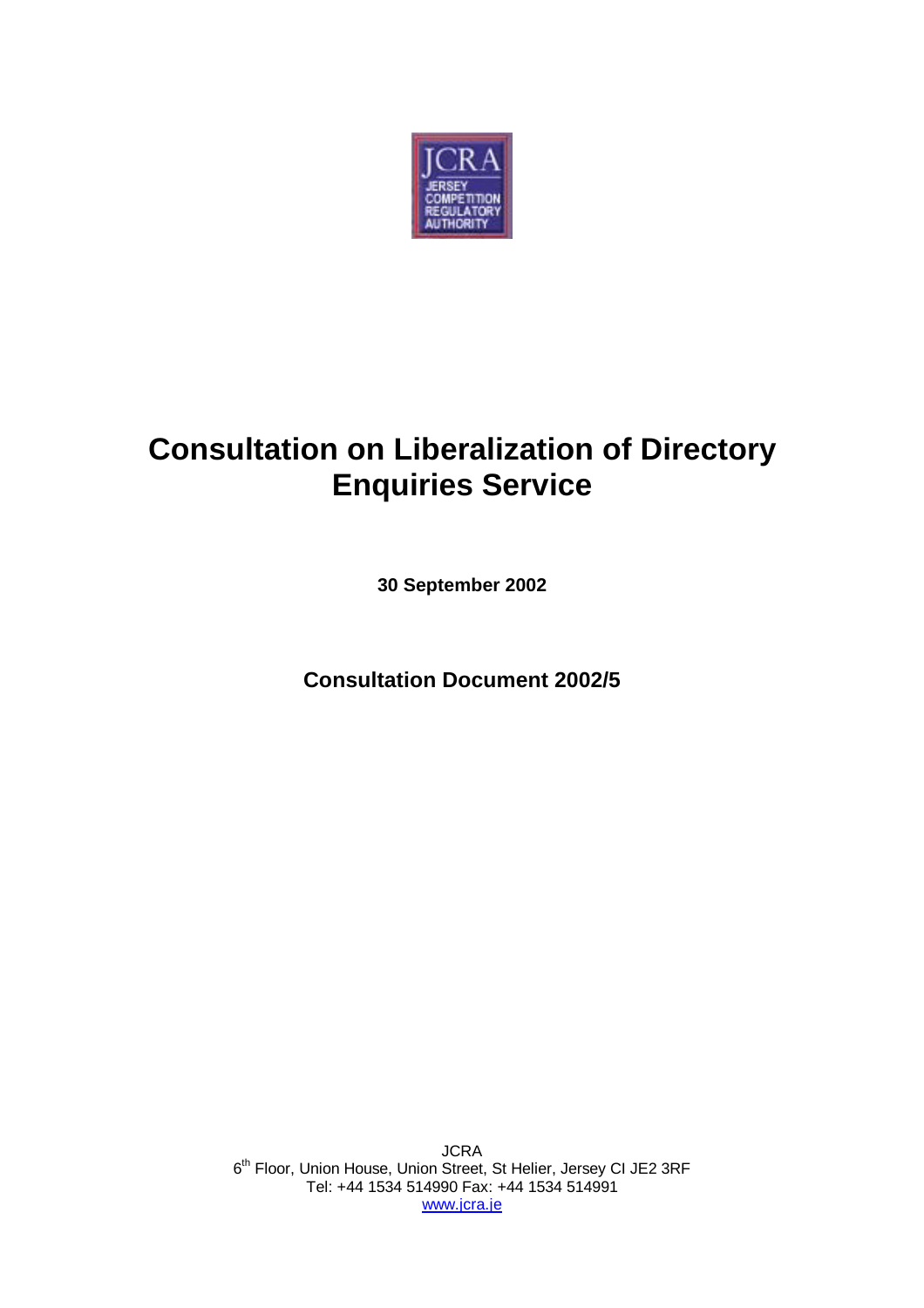### **Contents**

| 5.4 Option 4 – Subscribe to more than one operators' service and promote those7 |
|---------------------------------------------------------------------------------|
|                                                                                 |
|                                                                                 |

### **JCRA**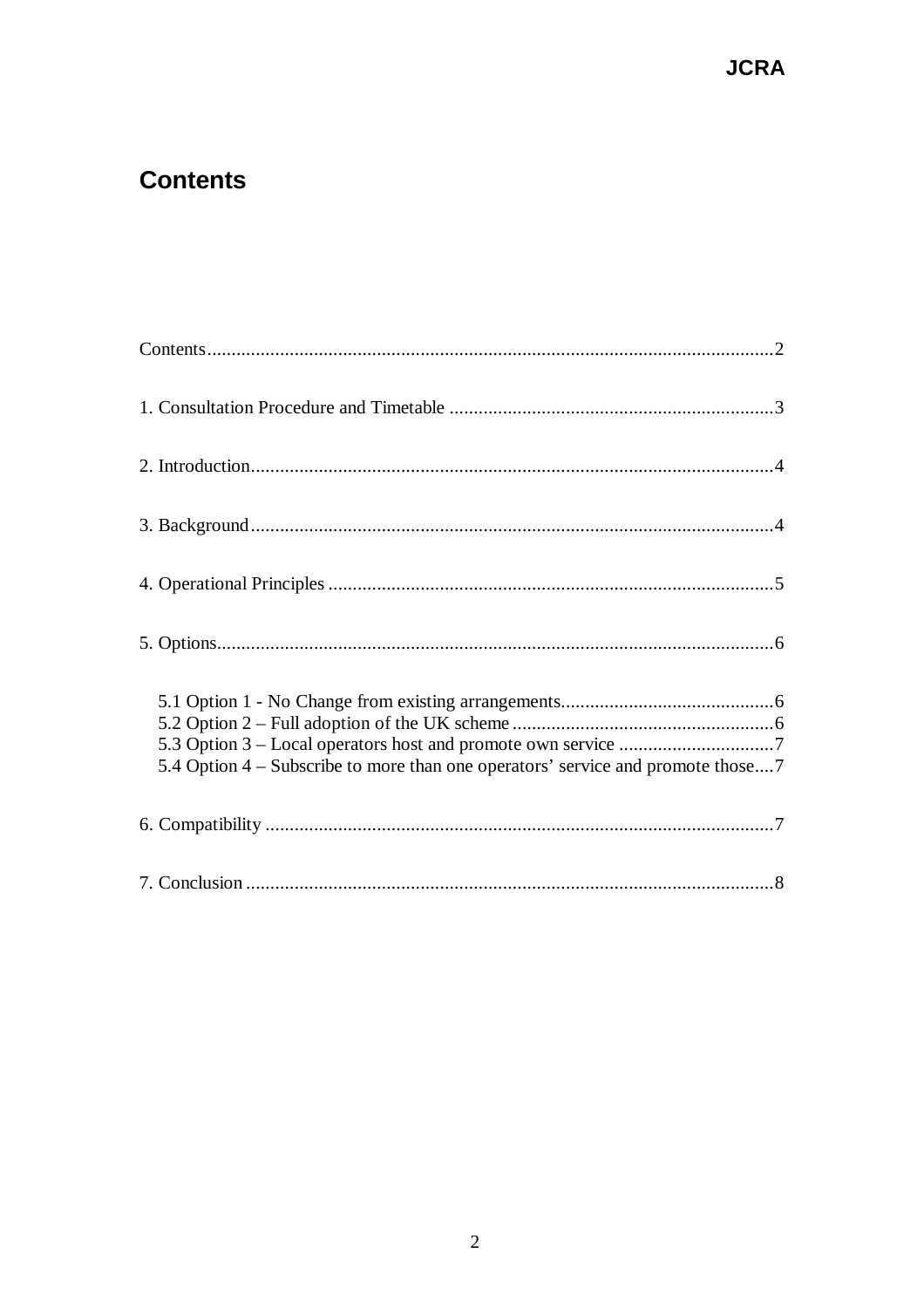### **1. Consultation Procedure and Timetable**

The consultation period will run from Monday 30 September to Friday 27 October, 2002. Written comments should be submitted before 5.00pm on 27 October, 2002 to:

> Jersey Competition Regulatory Authority  $6<sup>th</sup>$  Floor Union House Union Street St. Helier Jersey JE2 3RF

E-mail: enquiries@jcra.je

All comments should be clearly marked "Comments on Liberalization of directory Enquires Consultation Document 2002/5", and marked for the attention of Mr Charles Latham.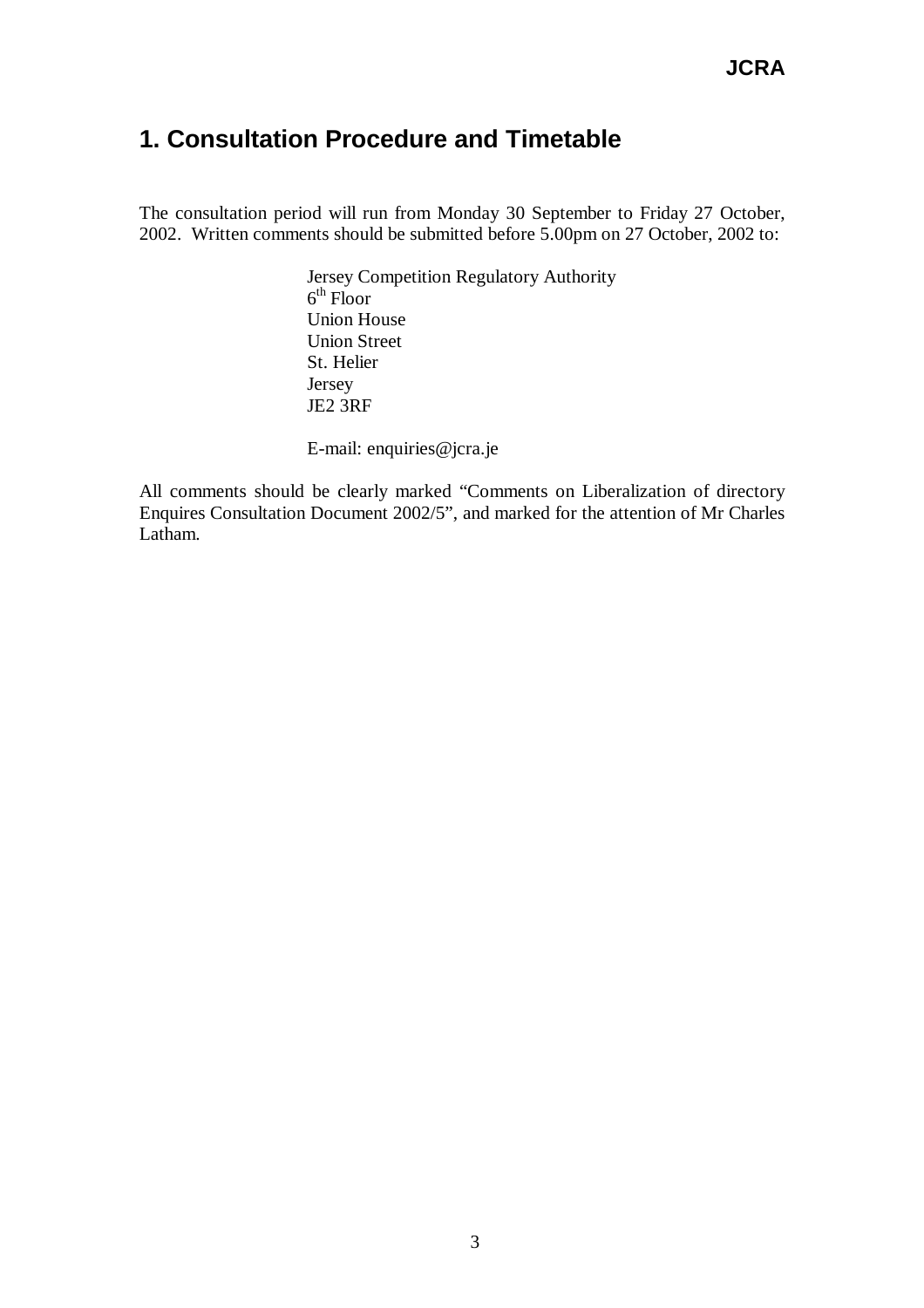## **2. Introduction**

At present, telephone users in the Bailiwick of Jersey who wish to access the Jersey Telecom Directory Enquiries ("DQ") service dial the number 192 for local and UK national numbers and 153 for international numbers. Both services are currently outsourced, by Jersey Telecom, to British Telecom plc (BT) by Jersey Telecom (JT).

In December 2002, to introduce more competition into the market for DQ services in the UK, Oftel, the UK Telecommunications Regulator will introduce new Directory Enquiries services based around the European Committee for Telecommunications Regulatory Affairs  $(ECTRA)^1$  as an appropriate pan-European standard for the provision of DQ services, Oftel, the UK Telecommunications Regulator will introduce new Directory Enquiries services based around the access ECTRA recommended code 118. Oftel has determined that UK operators will be allocated codes in the form 118XXX. This will end the current BT virtual monopoly on DQ services. Oftel has already allocated 118XXX codes to a number of companies wishing to supply competitive services within this new numbering range. This change will impact on Jersey telephone users as local numbers are within the UK National Numbering Scheme.

Initially, in the UK, these new services will be run in parallel with the existing codes (192 for inland and 153 for international), but this will cease at the end of August 2003.

It is expected that these new service providers will provide "added value" services for telecommunications users, thus generating a competitive market. For example, some of the providers will offer foreign language services and fax directories. Experience of such liberalization elsewhere in Europe (e.g. Germany, Republic of Ireland) has indicated that the introduction of competition in this market stimulates revenue for Public Telephone Operators while at the same reducing the cost to individual users by as much as 25% to 30%.

Interested parties are, therefore, invited to comment on the options set out in the consultation document.

### **3. Background**

At the present time Jersey is part of the UK Specified Numbering Scheme under the ITU country code +44 and UK area code 01534 which are the responsibility of the UK agency Oftel. Oftel is charged with managing and developing the scheme as a national resource. Oftel publishes the Numbering Conventions and, from time to time, updates them as the scheme is developed. The last revision was published in March  $2002<sup>2</sup>$  which includes the changes to the DQ service.

 $\overline{a}$ 

<sup>&</sup>lt;sup>1</sup> Ref: http://www.eto.dk

<sup>&</sup>lt;sup>2</sup> Numbering Conventions for the United Kingdom, Issued by the Director General of Telecommunications, Issue 4, 1 March 2002. Ref: www.oftel.gov.uk/publications/numbering/2002/cons0302.htm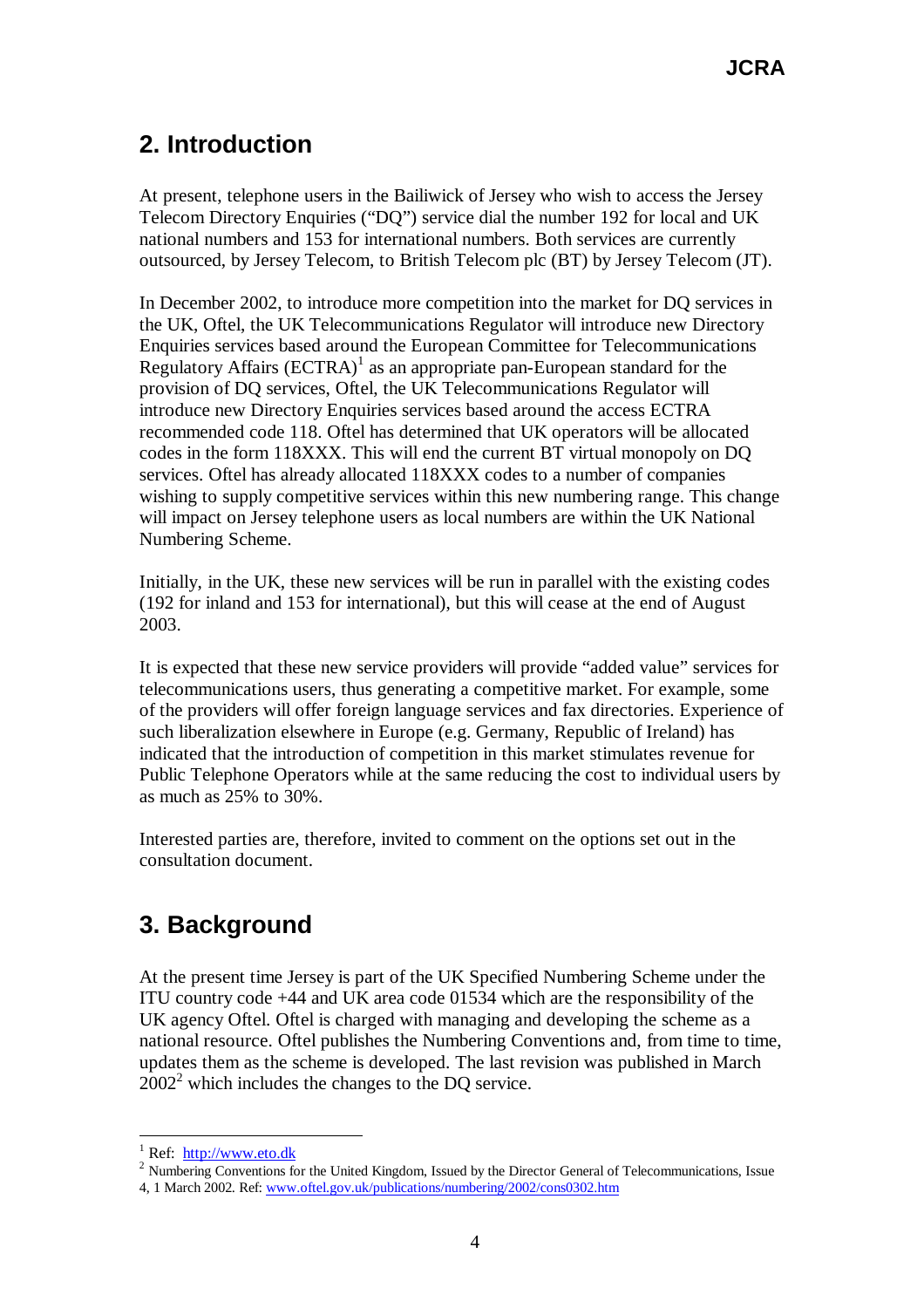Under the Telecommunications (Jersey) Law  $2002<sup>3</sup>$ , the JCRA have responsibility for numbering within the Bailiwick. The JCRA cooperates closely with Oftel to manage the numbers within the island efficiently and to ensure compliance with the UK Numbering Conventions. It is therefore, the responsibility of the JCRA, to ensure that numbering is compatible with the UK as far as possible.

### **4. Operational Principles**

Oftel has made it clear that it expects all UK network operators to provide access to the new 118XXX DQ services. The DQ service providers will make agreements with BT and Other Licensed Operators for collection of the revenue for the DQ call based on a Pence Per Call (PPC) or a Pence Per Minute (PPM) charge (or a combination of both) depending on the service provider's business model. The network operator originating the traffic will collect the revenue from the customer through the normal billing process, or, in the case of Payphones (where appropriate) through coin collection. The network operator's billing system will then determine the payment to pass forward to the operator receiving the traffic (and hence ultimately to the DQ service provider), after an agreed retention for call origination.

Oftel have already allocated the new numbers to interested parties through the process of a lottery conducted earlier this year<sup>4</sup>.

As far as the end-user is concerned, the new scheme will carry different charges for basic enquiries depending on the specific 118XXX number that the end-user dials, which in turn depends on the particular DQ service provider's business model. The new service providers will be able to generate additional revenue (if they wish) through any added-value services they might offer.

Currently, DQ services provided by BT and other operators may be charged either on a Pence Per Call (ppc) or a Pence Per Minute (ppm) basis. From October 2000, Oftel allowed UK operators to charge for DQ services from Public Payphones. In the UK special provision is made for the blind and others with a recognized disability that makes it impossible to use a printed telephone directory, through the disabled enquiry service via the access number 195. The user has to apply for a PIN number to use this service. This service is not yet available in Jersey. Oftel does not propose any changes to the 195 directory enquiry service as part of the other changes to the directory enquiry market

In Jersey, from fixed line telephones, there is  $\pounds 0.25$  ppc charge made for DQ calls for local and UK numbers and international DQ is charged at £1.50 ppc. Mobile phones use the same codes and services and have a tariff related to their rental type. Mobile charges vary between £0.25 ppc and £0.40 ppc for 192 and between £1.00 ppc and £1.40 ppc for 153. Charges from payphones are £0.25 ppc for 192 and £1.00 ppc for 153.

 $\overline{a}$ 

<sup>&</sup>lt;sup>3</sup> http://www.jcra.je/legislation/pdf/Telecomm.pdf

<sup>&</sup>lt;sup>4</sup> http://www.oftel.gov.uk/publications/numbering/2002/dqall0302.htm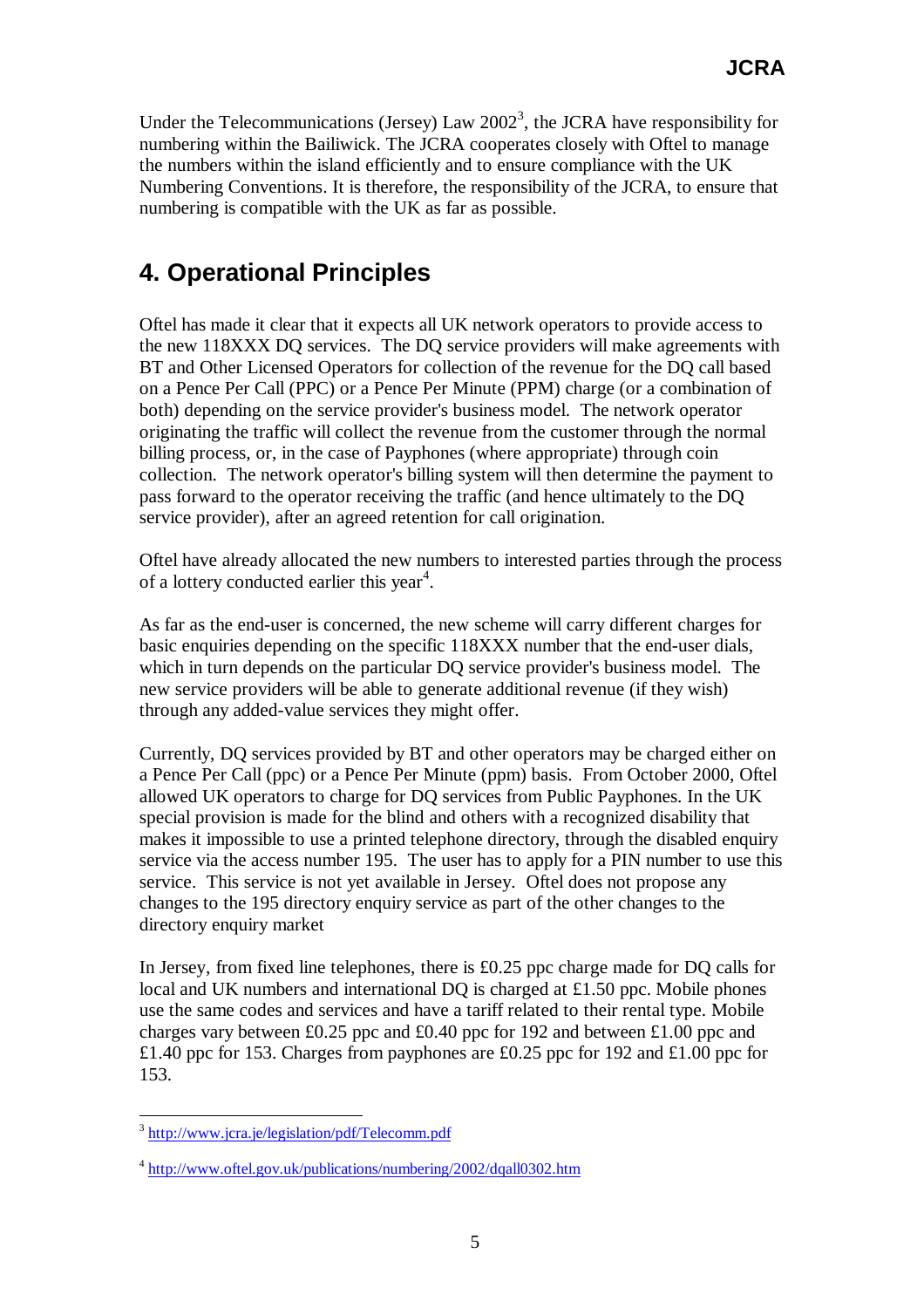It should be noted that Jersey Telecom currently offers a free local DQ service via their web site. BT also offers a limited service for UK national numbers via their web site. Several other providers operate national and some international DQ services via the Internet.

# **5. Options**

Clearly, since the new regime is moving towards a competitive market, there is an opportunity for Jersey operators to provide the hosting for 118xxx numbers but in the main these services will be hosted in the UK. The consequence of this is that should Jersey remain in line with the numbering plan there will be a possible loss of revenue from DQ services for local operators.

There are, therefore, several options which can be considered:

- 1. No change from existing arrangements
- 2. Full adoption of the UK scheme
- 3. Local operators host and promote their own service
- 4. Subscribe to one or more of the new operators' service and promote those

#### *5.1 Option 1 - No Change from existing arrangements*

Jersey could retain the 192/153 numbering only with the approval of Oftel. Accepting this option would place Jersey out of line with the UK scheme. While it would benefit local users it would also be necessary to provide a voice announcement on all 118xxx numbers advising of the local number to dial to assist visiting users. Visitors to the island would then also be unable to use their preferred service which they would rightly expect to receive under the Oftel Numbering Scheme. Jersey users visiting the UK would also need to familiarize themselves with the numbers to dial whilst there.

#### *Q5.1 Do respondents consider that a separate solution using the existing codes is a viable solution for Jersey?*

#### *5.2 Option 2 – Full adoption of the UK scheme*

Taking this option would be in line with the UK numbering scheme and offer full compatibility. One disadvantage could be possible loss of revenue for local operators caused through the overhead imposed by the multiple third party collection and refund processes, although the methodology for administering this already exists within Jersey Telecom. Individual arrangements with each operator would be required.

While this option requires considerable work on behalf of Jersey Telecom, the JCRA is of the view that this would be in the long term best interest of Jersey telephone users allowing them access to a range of competitive suppliers.

#### *Q5.2 Do respondents agree with the JCRA that this is the best option for Jersey?*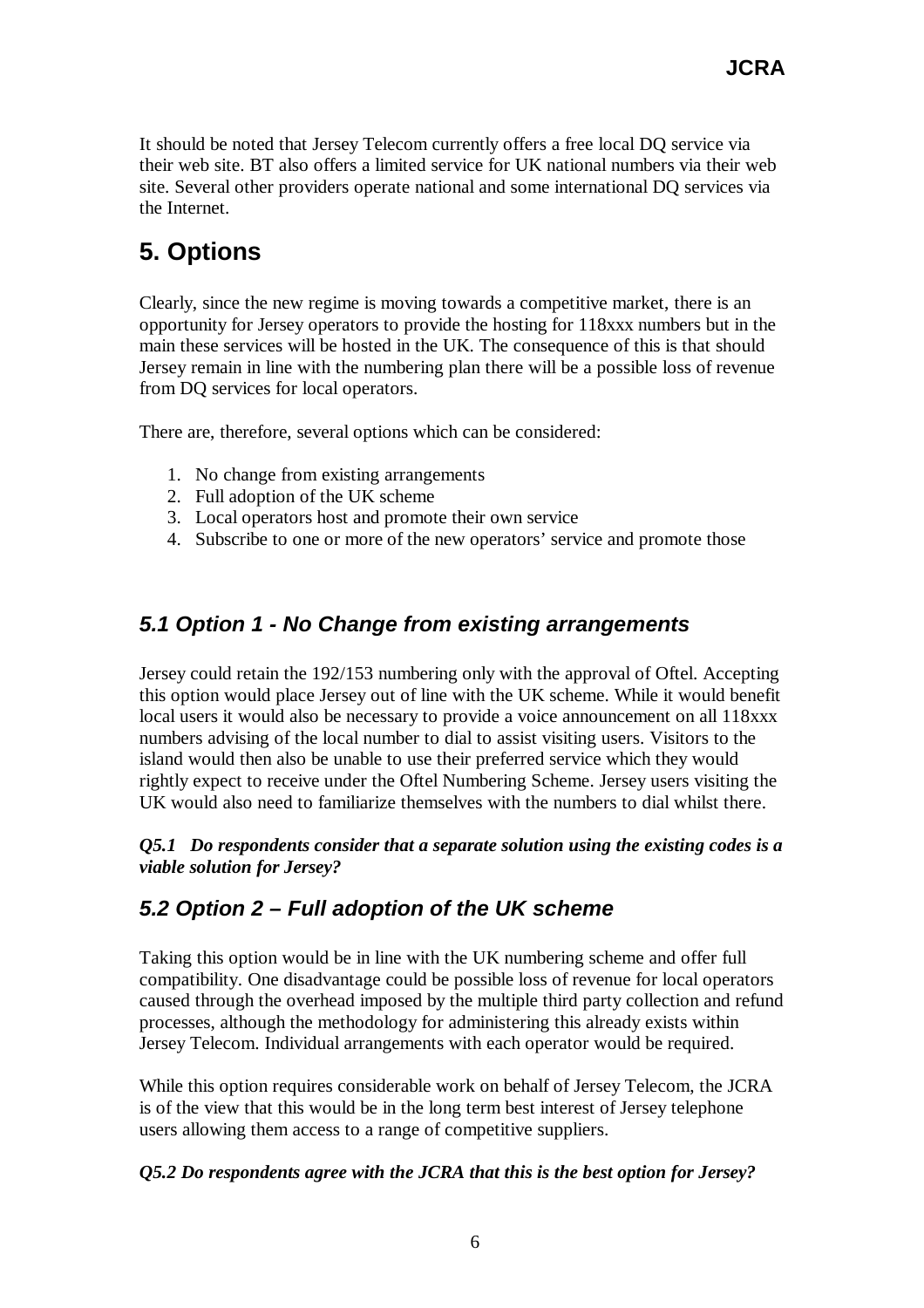### *5.3 Option 3 – Local operators host and promote own service*

Local operators could set-up their own 118xxx operator service. This could be sold into the same market as the UK and value added services could be generated. This could provide a better source for local users, for example, correct pronunciation of local surnames and places and perhaps a Portuguese language service. However, given the generally higher wage costs in Jersey as against the UK, Jersey Telecom has already outsourced their current DQ business to BT, this would, perhaps for them, seem to be a backward step. On the positive side, Jersey Telecom could bid to host other providers' services, but the economics of this are, at present, unclear. A third party operator could also bid for the service<sup>5</sup>.

*Q5.3 Do respondents consider that this is a viable solution for Jersey?*

#### *5.4 Option 4 – Subscribe to more than one operators' service and promote those*

Local operators could negotiate with one or more of the existing UK service providers to optimise the best settlement and provide and promote that particular service through local advertising. This would limit the choice to the end user and may cause confusion for visitors.

*Q5.4 Do respondents consider that this option would cause confusion for both local and visiting users?*

### **6. Compatibility**

Jersey is part of the UK National Numbering Plan and there is also a considerable community of interest with regard to media coverage through the press, radio and television. Furthermore, the UK is still the largest source of visitors to Jersey and supplies the largest portion of visiting business users. Visitors from other parts of Europe will be increasingly familiar, as time goes on, with the '118' prefix indicating DQ services.

With this in mind it is important that Jersey follows the UK telephone numbering trends and so it would be appropriate for the new scheme for DQ to be adopted within the island in some form. What is important is that Jersey operators receive adequate settlement for the provision of the service. The JCRA is of the view that full adoption of the UK DQ service is the best option for the benefit of users in Jersey.

Steps should be taken to ensure that the change to this new service is managed locally to ensure that all telephone users are aware of the changes. The changes to the numbering scheme could be deferred until the issue of the next JT telephone directory in the Spring of 2003 if this would help the transition. As Oftel plan to withdraw the

 $\overline{a}$  $<sup>5</sup>$  Although the lottery for initial allocation of 118 codes in the UK is concluded, Oftel still has a</sup> significant number of 118 codes available for allocation to DQ service providers by means of 'business as usual' number allocation procedures.